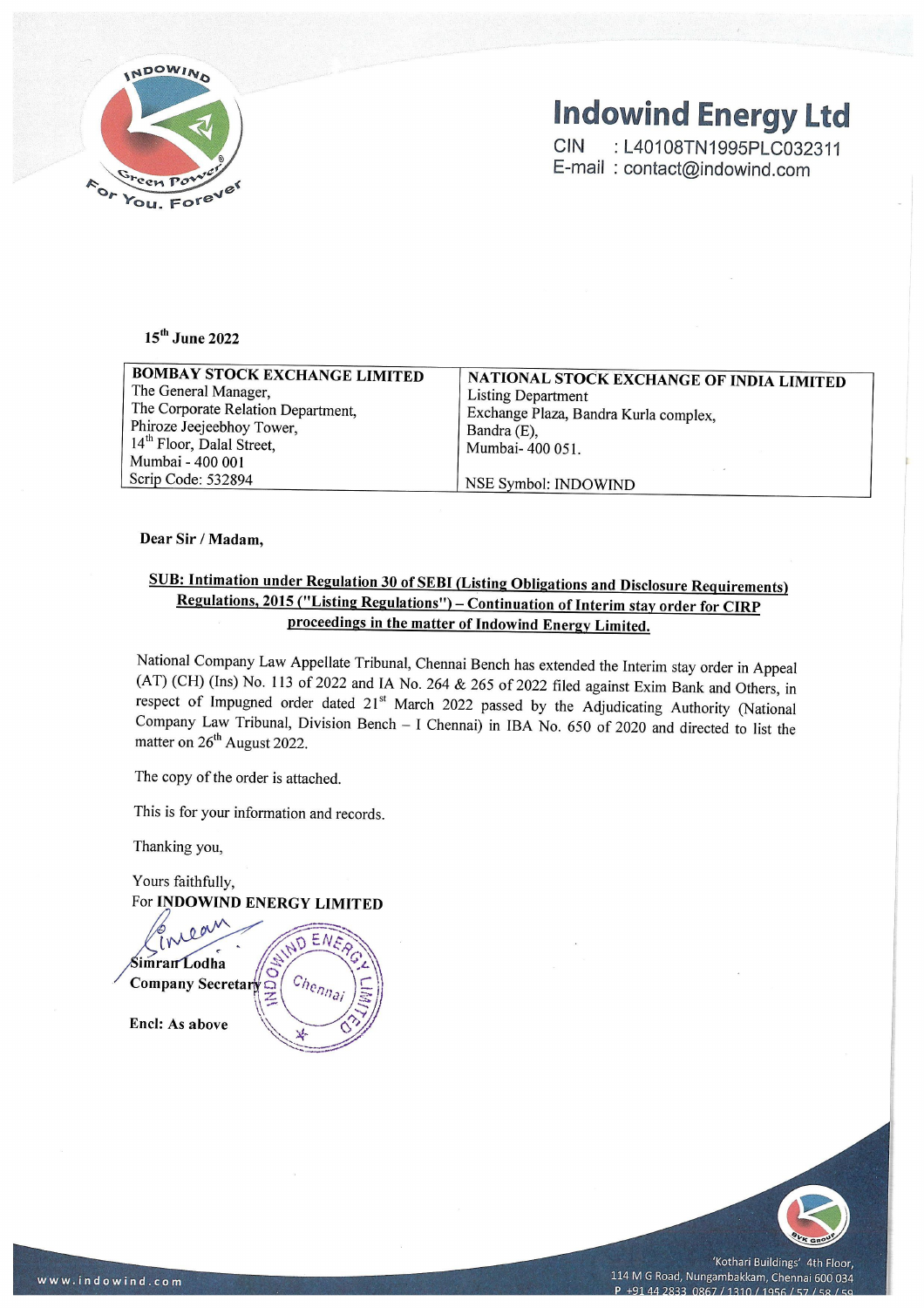## **NATIONAL COMPANY LAW APPELLATE TRIBUNAL AT CHENNAI (APPELLATE JURISDICTION) Company Appeal (AT) (CH) (INS) No. 113 of 2022 & IA No.264 & 265 of 2022**

### **In the matter of:**

| N K Hari Babu, Suspended Director Indowind<br><b>Energy Ltd.,</b> |                | Appellant                          |             |
|-------------------------------------------------------------------|----------------|------------------------------------|-------------|
| <b>Vs</b>                                                         |                |                                    |             |
| <b>Export-Import Bank of India &amp; Anr</b>                      |                |                                    | Respondents |
| <b>Present:</b>                                                   |                |                                    |             |
| For Appellant                                                     | ÷              | Mr. Elayaraj Kumar, Advocate       |             |
|                                                                   |                | Mr. E. Om Prakash, Sr. Advocate    |             |
| For Respondents                                                   | $\ddot{\cdot}$ | Mr. T. Ravichandran, Advocate - R1 |             |
|                                                                   |                | Mr. Mohammed Umar, Advocate - R2   |             |
|                                                                   |                |                                    |             |

### **ORDER**

### **(VIRTUAL MODE)**

### **08.06.2022:**

Mr. T. Ravichandran, the Learned Counsel appearing for Respondent No.1/Bank seeking time to file 'Reply' of the Respondent No.1/Bank and accordingly he is permitted to file the same before the 'Office of the Registry' on both modes (not only through e-filing but also through Hard copy), and to serve

Company Appeal (AT) (CH) (INS) No.113 of 2022